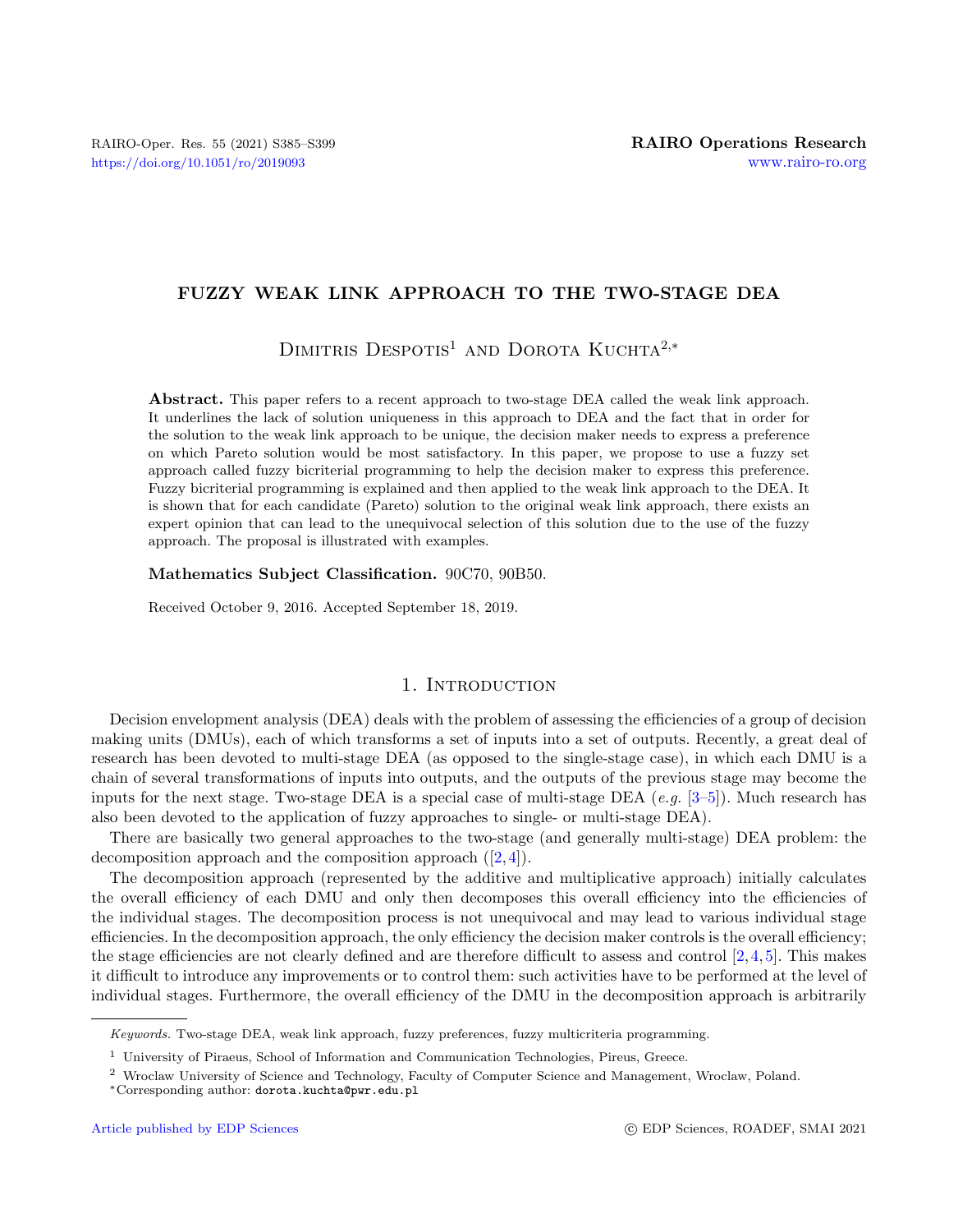### S386 D. DESPOTIS AND D. KUCHTA

defined either as the sum (in the additive approach) or the multiplication (in the multiplicative approach) of the efficiencies of individual stages, which is rather limiting and in many cases contrary to intuition (e.g. it is not clear why the efficiency of the chain of supply and production processes should be defined as a sum or a product of the individual efficiencies of the supply process and the production process).

In the composition approach, the starting point is the assessment of the individual stage efficiencies. These are individually assessed and controlled, and only later composed into an overall efficiency of both stages, while the definition of the latter can be chosen by the decision maker. A representative example of the composition approach is the weak link approach, proposed by Despotis *et al.* [\[4\]](#page-13-2), in which the overall efficiency of the DMU is defined as the minimum of the efficiencies of both stages. This approach "enables the decision maker to identify the stage which causes the inefficiency of the system, and to effectively improve the performance of the system" [\[8\]](#page-14-1) and is line with more general approaches to supply chain and project management based on bottlenecks and the Goldratt theory of constraints  $(e.g. [16])$  $(e.g. [16])$  $(e.g. [16])$ . It gives concrete indications as to what needs to be improved in the concrete stages of individual DMUs.

Thus, the basic difference between the decomposition approach and the composition approach to two-stage DEA is that:

- (a) In the decomposition approach, the overall efficiency of both stages is determined in the first instance. Its definition (with respect to the unknown individual efficiencies of the individual stages) is fixed and cannot be changed by the decision maker, although it is not always intuitively obvious. It is decomposed into the individual efficiencies of the individual stages only in the second step, and this decomposition is neither unequivocal nor controlled by the decision maker.
- (b) The composition approach consists of two steps. In the first step, the individual efficiencies of both stages are determined, with full control by the decision maker. It is only in the second step that the overall efficiency of the DMU is determined, and this is fully controlled by the decision maker. In the composition approach referred to in this paper, called the weak link approach, the definition of the overall efficiency of both stages seems to be intuitive and supported by the well-known theory of constraints. Hence, this approach was chosen as the subject of the present paper.

The weak link approach has one requirement. It selects one of the Pareto optimal solutions, and the solution will only be unique if the decision maker determines the search orientation, enabling an unequivocal selection of one of the Pareto optimal solutions on the Pareto frontier. Thus far, two specific search orientations have been proposed in the literature [\[4,](#page-13-2) [5\]](#page-14-0) but a general framework for a procedure that would allow an arbitrary search orientation selection is still absent. A fuzzy approach may offer a solution to this problem.

Hence, the objective of this paper is to propose a novel fuzzy application of the weak link approach to the DEA [\[4\]](#page-13-2) that can define a generalisation of the weak link approach proposed in the literature thus far.

The reader is reminded that fuzzy sets have two basic interpretations [\[20\]](#page-14-3):

- (A) They may represent incomplete knowledge (e.g. we can state by means of fuzzy sets that a certain magnitude will be about five, but we do not know yet the exact value). This interpretation is used in all the papers listed above, which apply a fuzzy approach to DEA (where fuzziness represents the incompletely known inputs, outputs, weights etc.);
- (B) They may represent the preferences of the decision maker (e.g. we can say that we will accept only values greater than five, but we will be completely happy only with values greater than seven). To our knowledge, this approach has not yet been applied to DEA, and particularly to multi-stage DEA. We therefore aim to fill this gap in the current knowledge.

The prefer ences of the decision maker, expressed by means of fuzzy numbers, indicate a unique search direction and for each DMU will permit a unique solution of the two-stage DEA problem to be chosen from among the Pareto optimal ones.

The structure of the paper is as follows. In Section [2,](#page-2-0) we give basic information about the two-stage DEA and the weak link approach, which is based on bicriterial mathematical programming problems. In Section [3,](#page-6-0)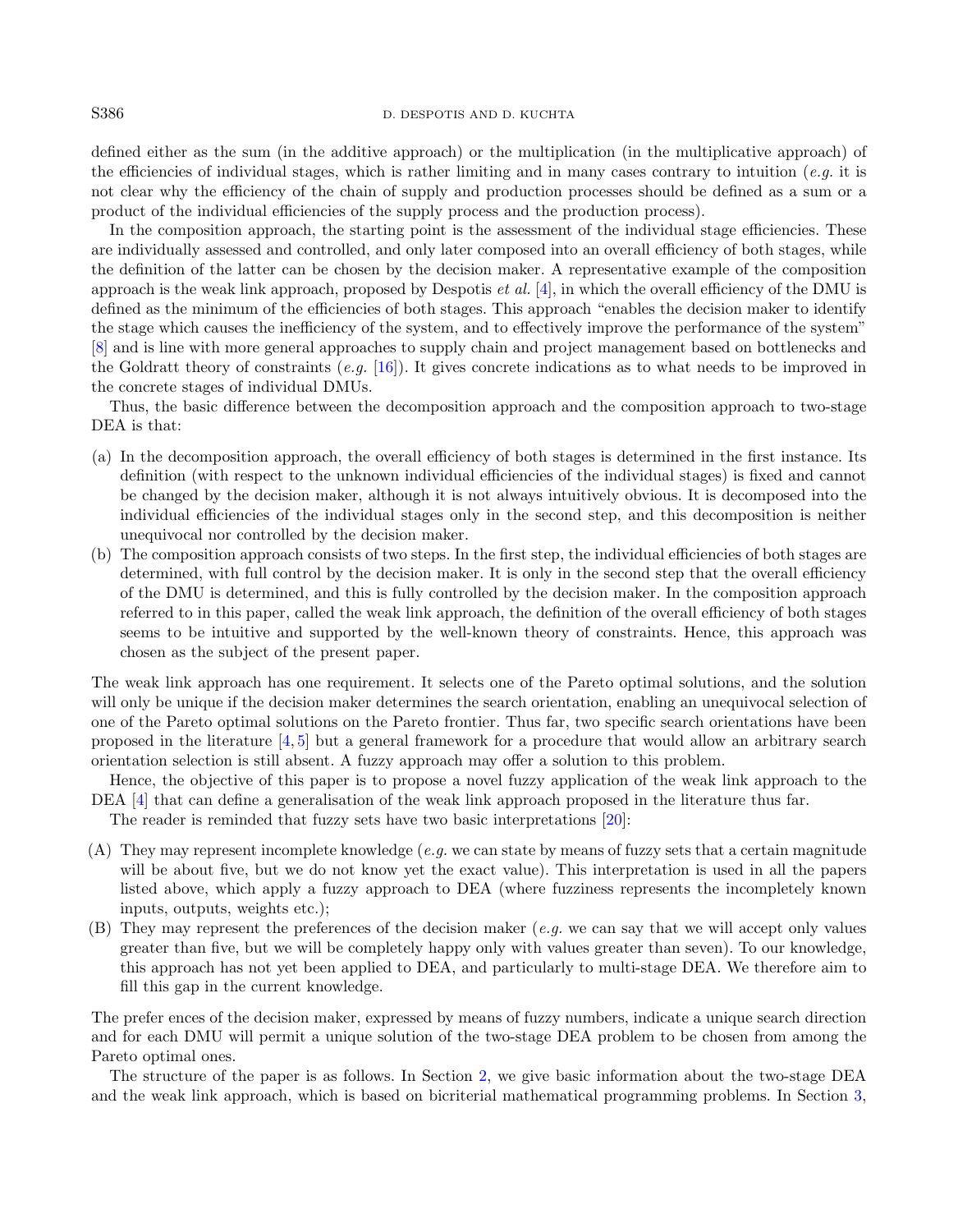we present fuzzy sets as a tool for defining preferences and fuzzy bicriterial programming. In Section [4,](#page-9-0) fuzzy modelling and programming will be related to the weak link approach to two-stage DEA. Section [5](#page-13-3) presents conclusions and further research perspectives.

## 2. Two-stage DEA: Basic definitions

<span id="page-2-0"></span>Suppose we have n DMUs,  $\text{DMU}_k, k = 1, \ldots, K$ .

In two-stage DEA, each DMU<sub>k</sub>,  $k = 1, ..., K$  transforms inputs into outputs two times, in two stages. We assume here that the outputs of the first stage are the inputs for the second stage. In more general cases, it is possible to use more general models, e.g. to let the second stage take additional, external inputs.

The notation here is based on that in [\[5\]](#page-14-0), and is illustrated by the following figure.



Figure 1. General scheme for the two-stage process with no external inputs in the second stage [\[5\]](#page-14-0).

The notation is as follows: the inputs to the first stage are denoted as  $x_i^k$ ,  $i = 1, \ldots, I$ ; the outputs of the first stage, which are also the inputs for the second stage, are denoted as  $z_l^k$ ,  $l = 1, \ldots, L$ ; and the outputs of the second stage are denoted as  $y_j^k$ ,  $j = 1, \ldots, J$ .

In two-stage DEA, each fixed  $k_0$ th DMU  $(k_0 \in \{1, 2, ..., K\})$  can choose the weights of all the inputs and outputs in the two-stage process to present itself in the best light, while the weights for  $y_j^{k_0}, j = 1, \ldots, J$  (which are both the outputs of the first stage and the inputs of the second stage) must be the same in the first and second stages.

In the two-stage process, we assume that the output-based approach, "showing itself in the best light" means maximising two objective functions at the same time  $([4])$  $([4])$  $([4])$ , *i.e.* solving the following bicriteria problem:

<span id="page-2-1"></span>
$$
\frac{\sum_{l=1}^{L} t_l^{k_0} z_l^{k_0}}{\sum_{i=1}^{I} w_i^{k_0} x_i^{k_0}} \to \max
$$
\n
$$
\frac{\sum_{j=1}^{J} v_j^{k_0} y_j^{k_0}}{\sum_{l=1}^{L} t_l^{k_0} z_l^{k_0}} \to \max
$$
\n
$$
\frac{\sum_{l=1}^{L} t_l^{k_0} z_l^{k}}{\sum_{i=1}^{I} w_i^{k_0} x_i^{k}} \le 1, k \in \{1, 2, \dots K\} \setminus \{k_0\}
$$
\n
$$
\sum_{j=1}^{J} v_j^{k_0} y_j^{k}
$$
\n
$$
(2.1)
$$

$$
\frac{\sum_{j=1}^{J} v_j^{k_0} y_j^k}{\sum_{l=1}^{L} t_l^{k_0} z_l^k} \le 1, k \in \{1, 2, \dots K\} \setminus \{k_0\}
$$

where  $t_1^{k_0}, v_j^{k_0}, w_i^{k_0} \ge 0$ ,  $i = 1, ..., I, j = 1, ..., J, l = 1, ..., L$  are the decision variables.

In the above model,  $w_i^{k_0}, t_l^{k_0}, v_j^{k_0}, l = 1, \ldots, L$  are the weights selected for the  $\text{DMU}_{k_0}$  that shows it "in the best light".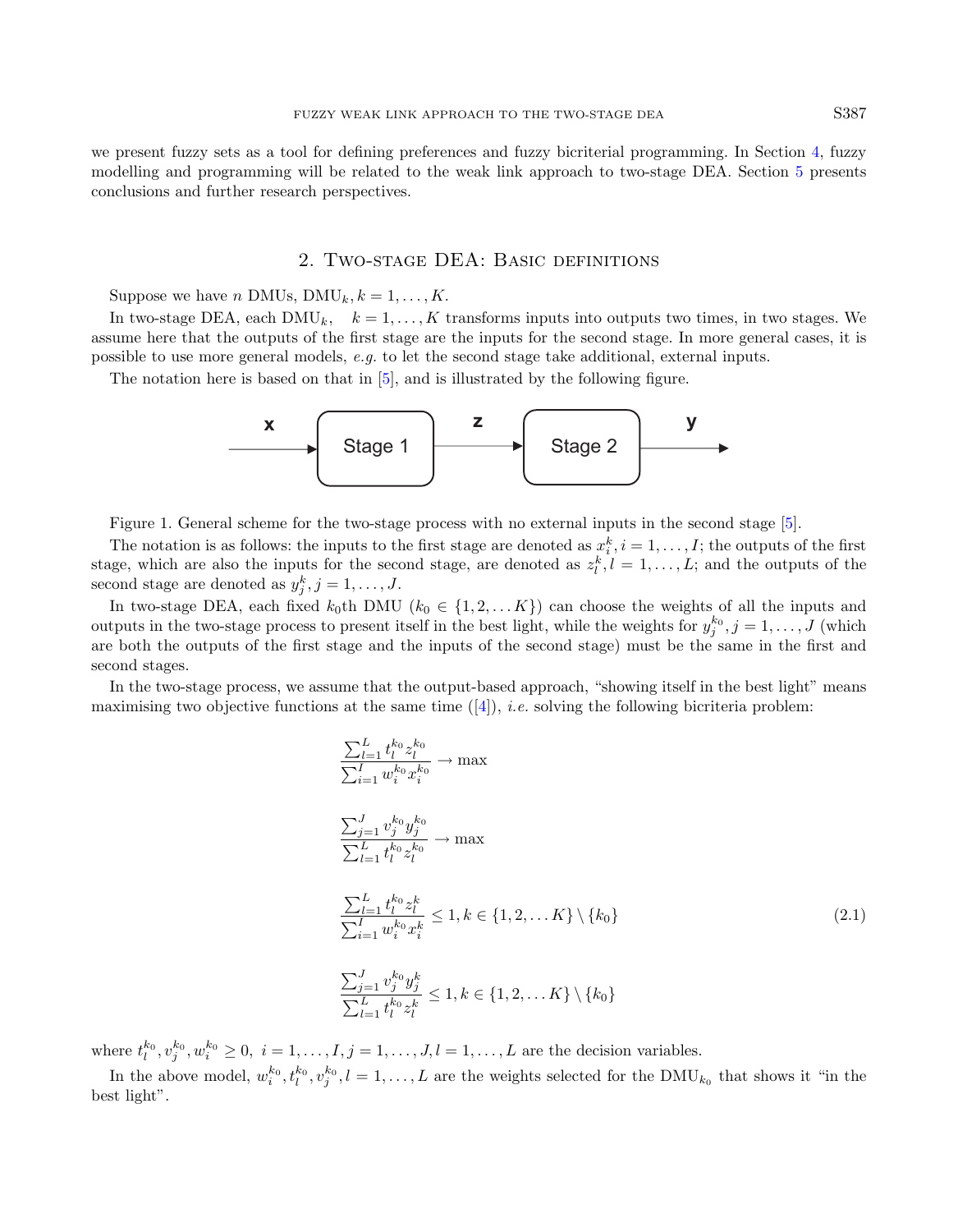#### S388 D. DESPOTIS AND D. KUCHTA

Once we have obtained the solution from the above model, the question arises as to the overall efficiency of the two-stage process. Before we answer this question, we separate the two stages, giving two relative efficiencies for the given  $\text{DMU}_{k_0}$ : that of the first stage and that of the second stage.

<span id="page-3-2"></span><span id="page-3-1"></span><span id="page-3-0"></span>Efficiency of the first stage: 
$$
\vartheta_{k_0} = \frac{\sum_{l=1}^{L} \frac{k_0}{l} z_l^{k_0}}{\sum_{i=1}^{L} \frac{k_0}{l} x_i^{k_0}}
$$
(2.2)

Efficiency of the second stage: 
$$
\xi_{k_0} = \frac{\sum_{j=1}^{J} \frac{k_0}{\nu} y_j^{k_0}}{\sum_{l=1}^{L} \frac{k_0}{\nu} z_l^{k_0}}
$$
(2.3)

where  $\vartheta_{k_0}, \xi_{k_0}$  are the "optimal" values of the objective functions [\(2.2\)](#page-3-0) and [\(2.3\)](#page-3-1), respectively, in a solution to the model in [\(2.1\)](#page-2-1), and  $w_{-i}^{k_0}, t_{-l}^{k_0}, v_{-j}^{k_0}$  are the corresponding values of the decision variables in the "optimal" solution of  $(2.1)$ .

As mentioned above, in the weak link approach, which is a composition approach to the two-stage DEA problem, the efficiencies  $\vartheta_{k_0}, \xi_{k_0}$  are determined in the first step, before the overall efficiency of the DMU<sub>k<sub>0</sub></sub>. The overall efficiency of  $\text{DMU}_{k_0}, e_{k_0}$  is then defined as the "weak link", as follows:

<span id="page-3-3"></span>
$$
e_{k_0} = \min \{ \vartheta_{k_0}, \xi_{k_0} \}. \tag{2.4}
$$

In the weak link approach, we do not define or consider the notion of efficient or inefficient units. The value of  $e_{k_0}$  in equation [\(2.4\)](#page-3-2) makes it possible to rank the decision units from the most to the least efficient. The least efficient ones may be then required to improve, and this will start with the weak link, *i.e.* the least efficient stage. The value of equation [\(2.4\)](#page-3-2) serves mainly to rank the DMUs. The lowest ranked units undergo a deeper analysis in which both the efficiencies in [\(2.2\)](#page-3-0) and [\(2.3\)](#page-3-1) are analysed and, if possible, improved.

 $\vartheta_{k_0}, \xi_{k_0}$  are selected from the Pareto optimal solutions to  $(2.1)$ . This approach means that the solution to  $(2.1)$ may be different depending on the Pareto solution that is selected. In most cases, the set of Pareto solutions is infinite. The decision maker needs to give some information on the search direction within the solution space of [\(2.1\)](#page-2-1) in order to make the choice of the solution unequivocal. This freedom of choice from among several Pareto solutions is in line with the philosophy of the DEA approach: the decision maker can influence the image of the DMU. However, in the two-stage case, the decision maker must find a compromise solution and select the efficiencies of both the weak link and the second stage from among the available Pareto solutions, in the knowledge that improving one of these necessarily worsens the other.

Despotis *et al.* [\[4,](#page-13-2)[5\]](#page-14-0) suggest starting with the information about the so-called ideal solution, *i.e.* the solution that is composed of the optimal solutions of the following one-criteria problems, referring separately to each of the two stages:

$$
\frac{\sum_{l=1}^{L} t_l^{k_0} z_l^{k_0}}{\sum_{i=1}^{I} w_i^{k_0} x_i^{k_0}} \to \max
$$
\n
$$
\frac{\sum_{l=1}^{L} t_l^{k_0} z_l^k}{\sum_{i=1}^{I} w_i^{k_0} x_i^k} \le 1, k \in \{1, 2, \dots K\} \setminus \{k_0\}
$$
\n
$$
(2.5)
$$

where  $t_l^{k_0}, w_i^{k_0} \geq 0$ ,  $i = 1, \ldots, I, j = 1, \ldots, J, l = 1, \ldots, L$  are the decision variables.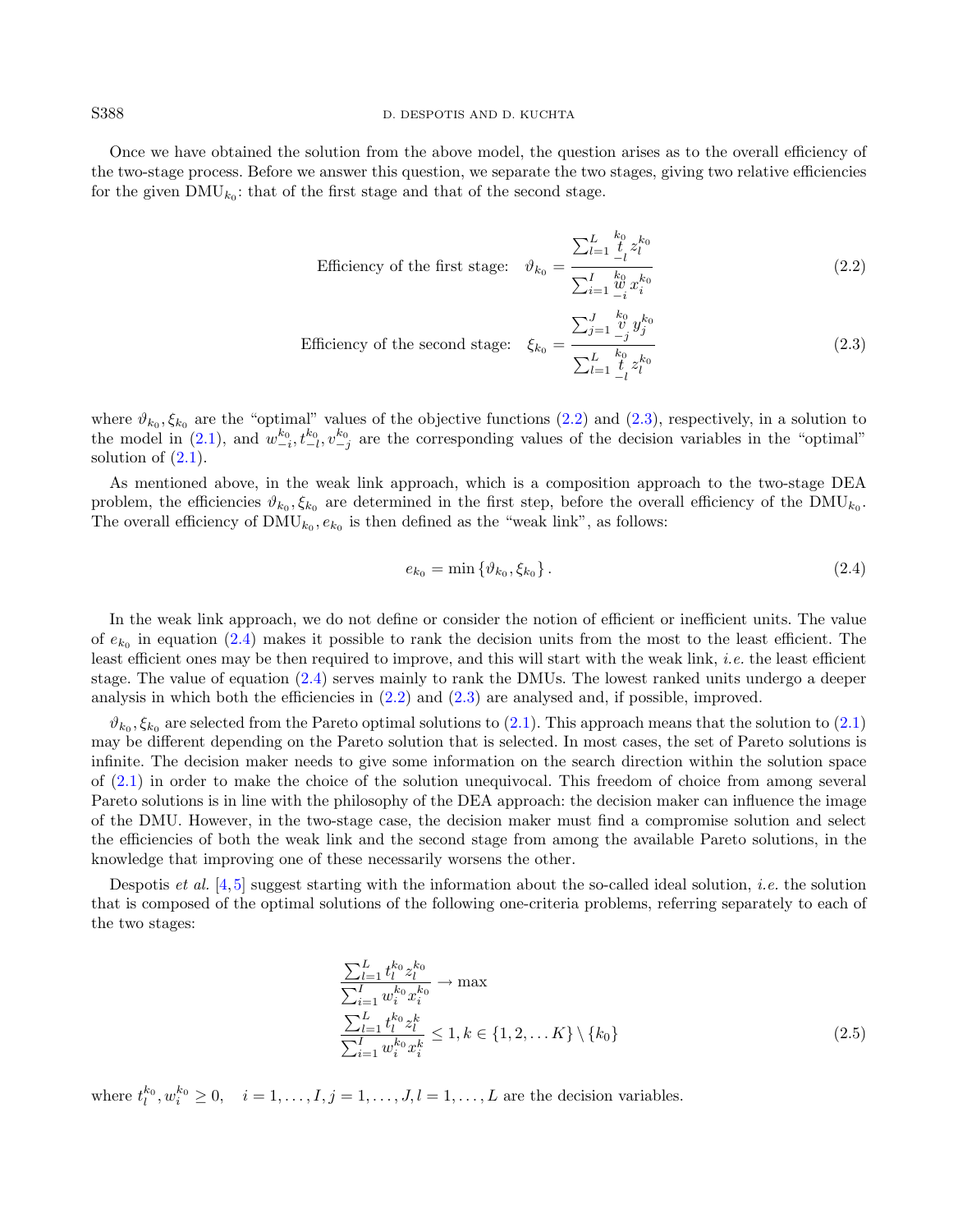The optimal value of the objective function in  $(2.5)$  is denoted as  $T_{k_0}$ . This represents the relative efficiency of  $\text{DMU}_{k_0}$  in the first stage.

<span id="page-4-0"></span>
$$
\frac{\sum_{j=1}^{J} v_j^{k_0} y_j^{k_0}}{\sum_{l=1}^{L} t_l^{k_0} z_l^{k_0}} \to \max
$$
\n
$$
\frac{\sum_{j=1}^{J} v_j^{k_0} y_j^{k}}{\sum_{l=1}^{L} t_l^{k_0} z_l^{k}} \le 1, k \in \{1, 2, \dots K\} \setminus \{k_0\}
$$
\n
$$
(2.6)
$$

where  $t_l^{k_0}, v_j^{k_0} \geq 0, \quad i = 1, \ldots, I, j = 1, \ldots, J, l = 1, \ldots, L$  are the decision variables.

The optimal value of the objective function in  $(2.6)$  is denoted as  $P_{k_0}$ , and this corresponds to the relative efficiency of  $\text{DMU}_{k_0}$  in the second stage.

In order to find a unique solution to  $(2.1)$ , in the papers by Despotis *et al.* [\[4,](#page-13-2) [5\]](#page-14-0), two approaches were assumed, both of which refer the final solution of  $(2.1)$  to the ideal point  $(T_{k_0}, P_{k_0})$ . The following approaches are proposed:

- (i) Despotis *et al.* [\[4\]](#page-13-2) assume that the solution to [\(2.1\)](#page-2-1) must fulfil the condition that the ratio  $\vartheta_{k_0}/\xi_{k_0}$  is equal to the ratio  $T_{k_0}/P_{k_0}$ . Thus, the relationship between the ideal points is maintained if both stages are considered as a single system;
- (ii) Despotis *et al.* [\[5\]](#page-14-0) consider the solution to  $(2.1)$  to be the point  $(\vartheta_{k_0}, \xi_{k_0})$ , which is the closest point to the ideal point  $(T_{k_0}, P_{k_0})$  in the sense of the weighted Tchebycheff norm  $(L_{\infty}$  norm).

Despotis et al. [\[4\]](#page-13-2) mention that points other than those indicated in options (i) and (ii) above can be also determined. However, no definitive indications are given as to how to make the final decision on which point  $(\vartheta_{k_0}, \xi_{k_0})$  should be chosen by the decision maker. The fuzzy approach that is proposed in the later part of this paper can help the decision maker to express his or her preferences in a formal way.

It should be underlined that the solution to [\(2.1\)](#page-2-1) or any of its one-criterion versions can be found by means of solving linear programming problems, although problem [\(2.1\)](#page-2-1) is not linear. This is done by applying the C–C transformation and the bisection search.

We will illustrate the weak link approach by means of Example 1.

#### Example 1

In this example, we have 30 DMUs. We will concentrate here on the 18th one. Finding all the Pareto solutions for the problem in [\(2.1\)](#page-2-1) formulated for  $n<sub>o</sub> = 18$  gives the following Pareto set (the curve AE) (Tab. [1\)](#page-5-0).

In Figure [1,](#page-6-1) point F represents the ideal point  $(T_{18}, P_{18}) = (0.5046, 1)$ . The feasible set for problem  $(2.1)$  for  $k_0 = 18$  is formed from the curve AE (A: (0.2378, 1), E: (0.5046, 0.4910)) and the orthogonal projections of points A and E on the axes together with the respective axes sections. From Figure [1,](#page-6-1) we can see all the Pareto solutions to problem [\(2.1\)](#page-2-1) for  $k_0 = 18$ , and thus all the candidates for the final solution to the two-stage DEA. Figure [1](#page-6-1) also shows the two Pareto solutions to problem [\(2.1\)](#page-2-1) for  $k_0 = 18$ , obtained under the two assumptions mentioned above:

- (i) point  $C = (\vartheta_{18}, \xi_{18}) = (0.3536, 0.7007)$  is a solution under the assumption that the ratio  $\vartheta_{18}/\xi_{18}$  is equal to the ratio  $T_{18}/P_{18}$ ; we then have a final efficiency for DMU<sub>18</sub> of  $e_{18} = 0.3536$ ;
- (ii) point  $B = (\vartheta_{18}, \xi_{18}) = (0.3082, 0.8037)$  is a solution under the assumption that the distance between the ideal point and C (in the sense of the weighted Tchebycheff norm  $(L_{\infty}$  norm)) should be minimised.  $e_{18} = 0.3082$ .

Any other point on the Pareto frontier could also be chosen, for example point D (0.468, 0.528), (which will be interpreted later on) or even points A and E; however, the decision maker must express his/her preferences in order to make the final decision. The present application of the weak link approach allows only the selection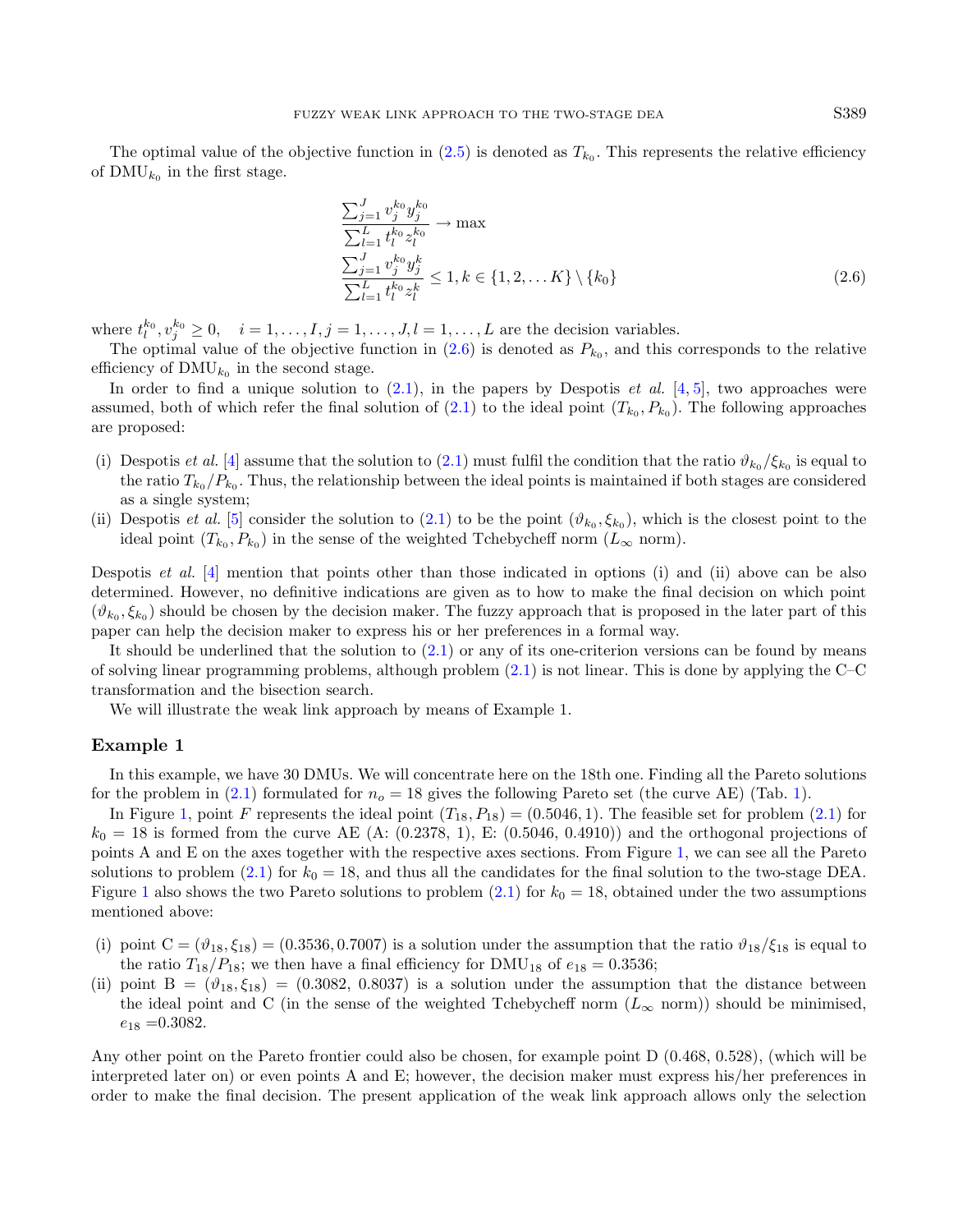| $DMU_k$        | $x_1^k$ | $x_2^k$ | $z_1^k$  | $z_2^k$  | $y_1^k$ | $y_2^k$  |
|----------------|---------|---------|----------|----------|---------|----------|
| 1              | 69.5    | 68.6    | 56.6     | 84.4     | 48.7    | 62.8     |
| $\overline{2}$ | 40.2    | 66.2    | 88       | 47.2     | 85.8    | 28.3     |
| 3              | 81.3    | 89.8    | 44.4     | 18.4     | 38.3    | 20.7     |
| $\overline{4}$ | 55      | 97.9    | 28.7     | 41.6     | 38.2    | 10.3     |
| $\overline{5}$ | 56.2    | 59.1    | 26.5     | 52.7     | 44.2    | 17.4     |
| 6              | 64.8    | 64.4    | 14.7     | $70.5\,$ | 86.6    | 22.9     |
| $\overline{7}$ | 79.2    | 68.1    | 63.5     | 39.3     | 47.6    | 35       |
| 8              | 36      | 74.3    | 66.6     | 57.4     | 40.3    | 94.8     |
| 9              | 10.8    | 10.3    | $46.5\,$ | 47.9     | 57.5    | 95.2     |
| 10             | 17.7    | 93.6    | 35.9     | 58.7     | 45.9    | 12       |
| 11             | 38.8    | 97.5    | 55.2     | 41.7     | 60.5    | 82.7     |
| 12             | 60.9    | 96.4    | 86       | 28.9     | 93.1    | 72.3     |
| 13             | 70.3    | 45.8    | 65.3     | 35.3     | 34.3    | 98.8     |
| 14             | 20.5    | 75.6    | 13.1     | 60       | 53.3    | 18.3     |
| 15             | 17.9    | 74.8    | 54.2     | 66.7     | 52.1    | 15.8     |
| 16             | 51.8    | 19.8    | 52.3     | 74.2     | 73.6    | 84.7     |
| 17             | 11.3    | 27.3    | 42.7     | $72.3\,$ | 68.9    | 37.4     |
| 18             | 58.7    | 42.1    | 95.9     | 26.6     | 51.6    | 96.4     |
| 19             | 41.4    | 51.6    | 83       | 75.4     | 20.5    | 72       |
| 20             | 99.7    | 87.1    | 87.5     | 96.9     | 58.6    | $39\,$   |
| 21             | 25.6    | 14.6    | 52       | 19.1     | 44.3    | 51.3     |
| 22             | 65.1    | 97.3    | 79.4     | 68       | 53.8    | $55.5\,$ |
| 23             | 40.4    | 33      | 74.5     | 21.7     | 13.9    | 55.7     |
| 24             | 19.4    | 20.1    | 77.5     | 74.1     | 60.9    | 71       |
| 25             | 54.2    | 99.3    | 20.8     | 69.9     | 47.8    | 12.2     |
| 26             | 80.1    | 27.5    | 51.3     | 95.8     | 21.7    | 12.6     |
| 27             | 82.9    | 38.1    | 43.3     | 75.3     | 16.8    | 26.6     |
| 28             | 98.6    | 81.8    | 93.8     | 15.9     | 40.3    | 35.8     |
| 29             | 77.3    | 40.3    | 95.6     | 52.5     | 96.1    | 44.2     |
| 30             | 38.6    | 58.3    | 37.8     | 66.1     | 16      | 69.9     |

<span id="page-5-0"></span>Table 1. Entry data for Example 1 [\[4\]](#page-13-2).

of points C or B. However, the decision maker may prefer another Pareto optimal point (we have to keep in mind that in the DEA method, each DMU attempts to show itself in the best light, of course within limits of reality and feasibility). The decision maker can choose whether to emphasise the efficiency of the first or the second stage or to find a balance between these. If the decision maker prefers to optimise the efficiency of the first stage, the regions of point E will be the preferred search direction for the Pareto solution, meaning that (in the case of Example 1) the second stage will be the weak link; an external evaluator may require this to be improved, as it will be at the lowest possible level. The regions of point A will be the same with respect to the second stage.

In the weak link approach, one essential issue is the position of the efficiency frontier with respect to the line  $e_2 = e_1$ . If the entire efficiency frontier is above this line, the overall efficiency will be always equal to  $e_1$  (*i.e.* the first stage will always be the weak link). In this case, the decision maker of the selected DMU may prefer this to be ranked the highest of all the DMUs, and will prefer the region of point E. However, he or she must keep in mind that the second stage will also be examined in a deeper evaluation of this DMU, and in this situation it would be presented in the worst possible light (although its efficiency will be higher than that of the first stage). In the case where the whole efficiency frontier is below the line  $e_2 = e_1$ , an equivalent consideration will apply to the second stage, which will always be the weak link.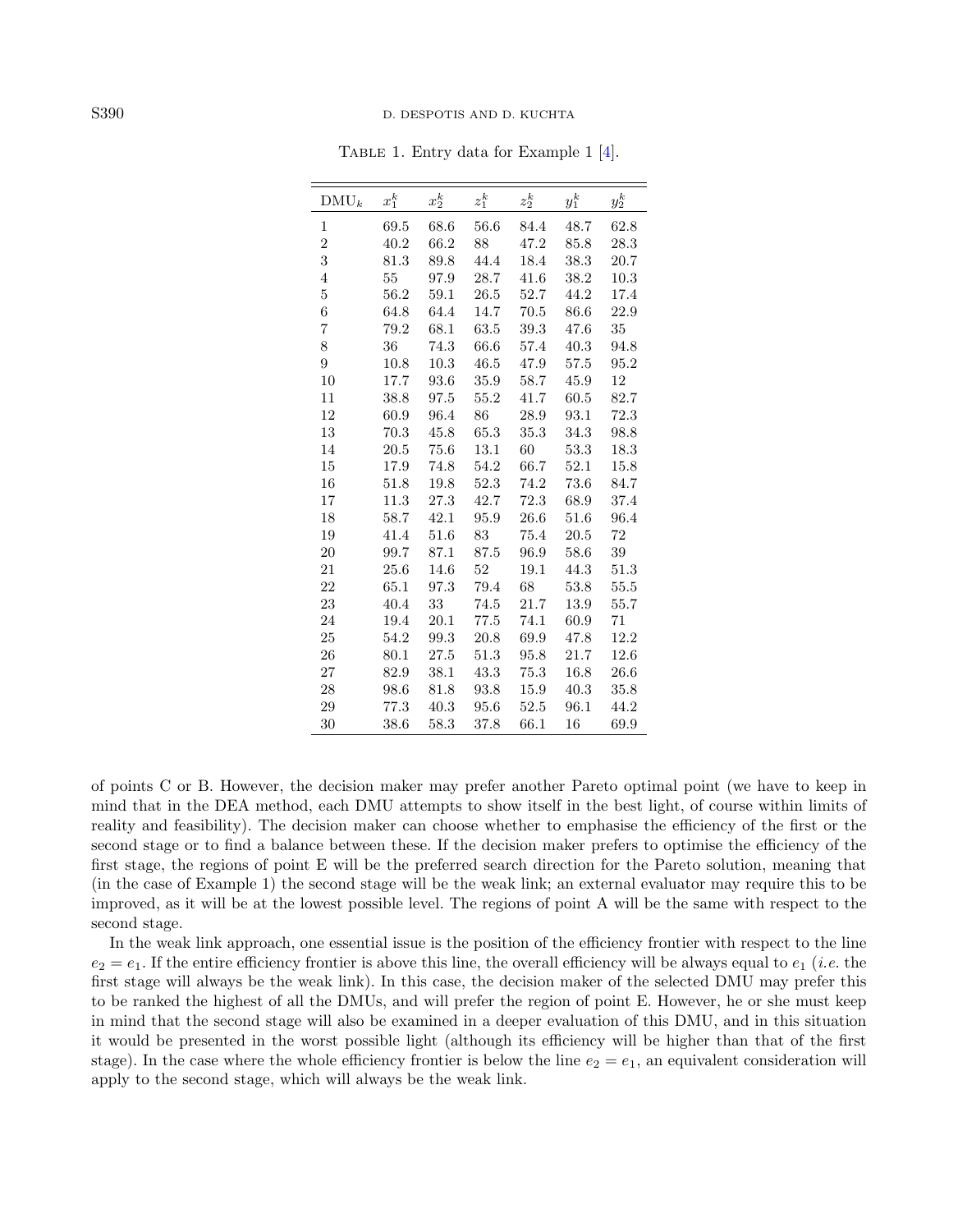<span id="page-6-1"></span>

FIGURE 1. Pareto frontier for Example 1,  $k_0 = 18$ .

In other situations, including that shown in Figure [1,](#page-6-1) the efficiency frontier crosses the line  $e_2 = e_1$ . In this case, the decision maker can choose the stage that will be the weak link. Depending on this choice, the regions around A (where the first stage is the weak link and thus deciding about the rating, but evaluated on its lowest possible level, the second stage being evaluated on its highest levels) or E (a similar situation to point A, but relating to the second stage) might be preferred. And always the decision maker has to remember that extreme regions of the efficiency frontier show one of the stages in the best possible and the other stage in the worst possible light. So he or she may prefer to choose a compromise, a point in the interior part of the efficiency frontier, above or below the line  $e_2 = e_1$ . He or she has to keep in mind that the ranking (thus the weak link) is one thing and a deeper evaluation of both stages is another thing, both being important.

The fuzzy approach proposed in this paper and explained in the next section can help the decision maker to do this.

## 3. Aspiration levels and fuzzy bicriteria programming

<span id="page-6-0"></span>Zimmermann [\[20\]](#page-14-3) introduced fuzzy sets that can be used to express the decision maker's preferences, for example using aspiration levels. Let  $\mathcal{M} = (m_1, m_2)$  represent a two-dimensional vector that can take on various values. At the moment of decision making, the decision maker does not know its values, but is able to say which values of the vector would be more satisfactory. We assume that the general preference is for larger values of  $m_1$  and  $m_2$ , but the definition of "large" recognised by the decision maker is (i) not crisp and (ii) assumes that over a certain level, the numbers are considered to be "large", regardless of the amount by which they exceed this limit. This level is called the aspiration level. In the case of  $(m_1, m_2)$  considered here, the decision maker can determine the aspiration levels  $M_1$  and  $M_2$  for both coordinates and the respective admissible violations  $V_1$ and  $V_2$ . These values mean that if  $m_1 \geq M_1$  (and similarly if  $m_2 \geq M_2$ ), the decision maker will be completely satisfied with the value  $m_1$   $(m_2)$ , and if  $m_1 \leq M_1 - V_1$  (similarly, if  $m_2 \leq M_2 - V_2$ , the decision maker will be completely dissatisfied). For the other values, there are various possible definitions of the membership functions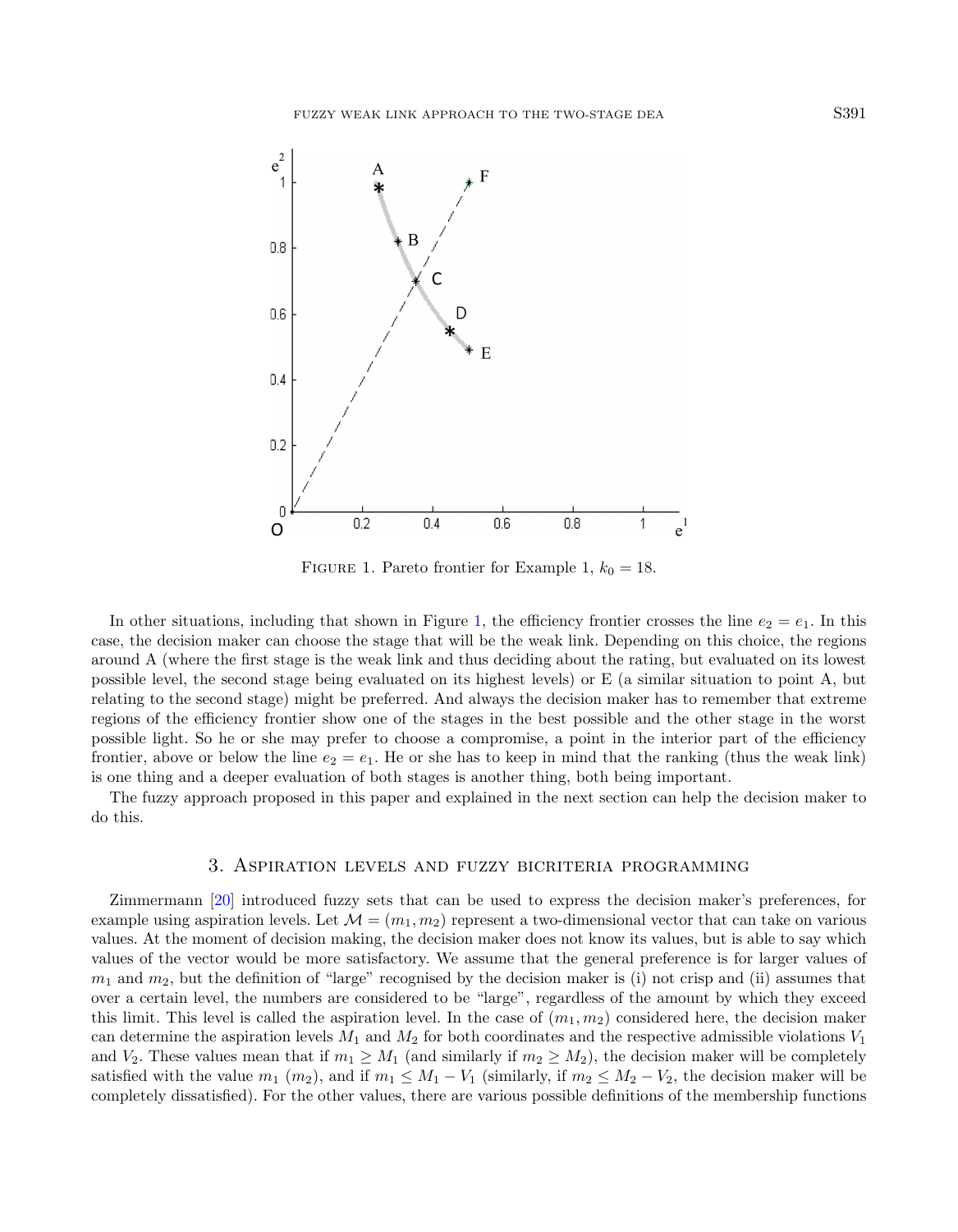<span id="page-7-1"></span>

<span id="page-7-0"></span>FIGURE 2. The membership function  $\mu_{m_1}(m_1)$  [\(3.1\)](#page-7-0).

 $\mu_{m_1}(m_1)$  and  $\mu_{m_2}(m_2)$  that represent the degree of satisfaction of the decision maker with the values  $m_1, m_2$ . Following Zimmermann [\[20\]](#page-14-3) we assume that:

$$
\mu_{m_1}(m_1) = \begin{cases} 0 & \text{if } m_1 \le M_1 - V_1 \\ \frac{m_1}{V_1} + 1 - \frac{M_1}{V_1} & \text{if } M_1 - V_1 < m_1 \le M_1 \\ 1 & \text{if } m_1 > M_1 \end{cases} \tag{3.1}
$$

The definition of  $\mu_{m_2}(m_2)$  is analogous.

Figure [2](#page-7-1) illustrates the membership function  $\mu_{m_1}(m_1)$ , which represents the satisfaction of the decision maker with the value  $m_1$  for which the general goal is maximisation.

The aim of using an aspiration level and admissible violation is to define two threshold values, a lower and an upper value, which define the limits within which the changes of the magnitude in question are of interest to the decision maker. The values of this magnitude do not need to exceed the upper value in order to be to some extent satisfactory; they also cannot fall below the lower limit, since they are then not satisfactory, even if they are close to it. If they exceed the upper limit, then the satisfaction is complete, regardless of how much this value is exceeded by.

We now describe the application of user aspiration levels in bicriterial programming. We will apply this approach to the problem in [\(2.1\)](#page-2-1), but we first consider the general formulation of bicriteria programming in order to introduce the necessary definitions.

We define a general bicriteria problem for which problem  $(2.1)$  is a particular case:

<span id="page-7-2"></span>
$$
f_1(\mathbf{x}) \to \max\n f_2(\mathbf{x}) \to \max\n \mathbf{A}(x) \begin{pmatrix} = \\ \le \\ \ge \end{pmatrix} \mathbf{B} \tag{3.2}
$$

where  $x$  is a vector of decision variables, A represents the left-hand side of the constraints and  $B$  the right-hand side. Let  $(Z_1, Z_2)$  denote the ideal point of  $(3.2)$ ; thus,  $Z_i$  is the optimal value of  $(3.2)$  with  $f_i$  the only objective function in  $(3.2)$   $(i = 1, 2)$ .

Both objective functions are maximised. However, we assume that for each objective function there is a certain limit over which the value of the objective function is completely satisfactory to the decision maker (the aspiration level) and that the transition from completely satisfactory values to completely unsatisfactory ones is not crisp (*i.e.* there is an admissible violation). The aspiration levels and the admissible violations must be defined for both objective functions. Let them be denoted as  $M_1, V_1, M_2, V_2$ , respectively, and let the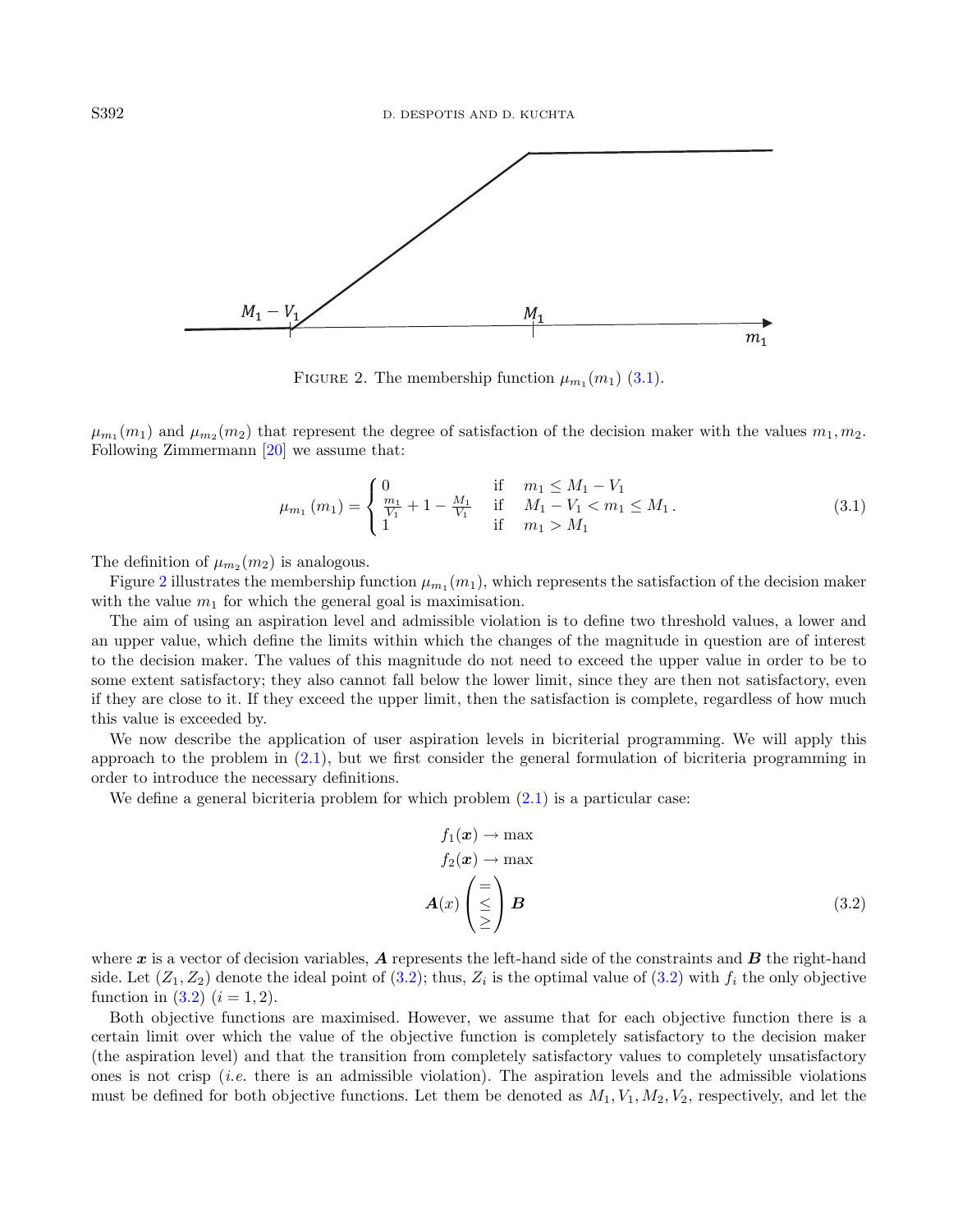membership functions  $\mu_{m_1}, \mu_{m_2}$  be defined on the domains of the values of  $f_1$  and  $f_2$ , respectively. We represent the user satisfaction by the values of the individual objective functions.

We then have the following definition:

<span id="page-8-2"></span>**Definition 3.1** ([\[7,](#page-14-4) [17\]](#page-14-5)). The fuzzy Pareto solution of [\(3.2\)](#page-7-2) is a vector  $x_0$  that fulfils the constraints of (3.2) and for which there does not exist any vector  $x_1$  fulfilling the constraints of  $(3.2)$  such that  $\mu_{m_1}(f_1(x_1)) \ge$  $\mu_{m_1}(f_1(x_0))$  and  $\mu_{m_2}(f_2(x_1)) \ge \mu_{m_2}(f_2(x_0))$  and at least one of the following inequalities hold:

(a) 
$$
\mu_{m_1}(f_1(\boldsymbol{x}_1)) > \mu_{m_1}(f_1(\boldsymbol{x}_0))
$$
  
(b)  $\mu_{m_2}(f_2(\boldsymbol{x}_1)) > \mu_{m_2}(f_2(\boldsymbol{x}_0)).$ 

The interpretation of the fuzzy Pareto solution of [\(3.2\)](#page-7-2) is as follows. Fuzzy Pareto solutions are vectors for which no other vectors exist with which the decision maker would be more satisfied, at least according to one criterion. The satisfaction with the other criterion must remain at least at the same level. Thus, the fuzzy Pareto optimal solutions maximise the satisfaction of the decision maker with respect to both of the objective functions that are maximised, while for each objective function, there is a threshold over which the decision maker begins to be somewhat satisfied and another threshold over which he/she is completely satisfied with the value of the corresponding criterion. The set of fuzzy Pareto optimal solutions depends strongly on the decision maker's preferences, expressed by means of fuzzy sets [\(3.1\)](#page-7-0) and defined on the space of values of both objective functions.

In order to determine a Pareto optimal solution to  $(3.2)$ , we can start [\[7,](#page-14-4)[17\]](#page-14-5) by solving the so-called min-max problem:

<span id="page-8-3"></span><span id="page-8-1"></span><span id="page-8-0"></span>
$$
\lambda \to \max\n\mu_{m_1}(f_1(\boldsymbol{x})) \ge \lambda\n\mu_{m_2}(f_2(\boldsymbol{x})) \ge \lambda\n\mathbf{A}(\boldsymbol{x})\begin{pmatrix} = \\ \le \\ \ge \end{pmatrix} \mathbf{B}.
$$
\n(3.3)

It can be observed that problem  $(3.3)$  is equivalent to maximising the objective function determined on  $\mathcal{R}^2$ , which defines a fuzzy set on  $\mathcal{R}^2$ , *i.e.* the universe of the values  $(f_1(\boldsymbol{x}), f_2(\boldsymbol{x}))$  of  $(3.3)$ :

$$
\mu_{\mathcal{M}}(e_1, e_2) = \min(\mu_{m_1}(e_1), \mu_{m_2}(e_2))
$$
\n(3.4)

with the same constraints as in  $(3.3)$ . Thus, it is a problem of the max-min type.

Problem [\(3.3\)](#page-8-0) can be reduced to a linear problem if the membership functions are piecewise linear and if problem  $(3.2)$  is linear. Since we assume that the membership functions are of type  $(3.1)$ , this is the case here. The corresponding linear problem is:

$$
\lambda \to \max
$$
\n
$$
\frac{f_1(\mathbf{x})}{V_1} + 1 - \frac{M_1}{V_1} \ge \lambda
$$
\n
$$
\frac{f_2(\mathbf{x})}{V_2} + 1 - \frac{M_2}{V_2} \ge \lambda
$$
\n
$$
A(\mathbf{x}) \begin{pmatrix} = \\ \le \\ \ge \end{pmatrix} \mathbf{B}.
$$
\n(3.5)

We denote the solution to  $(3.5)$  by  $x^*$ . For problem  $(3.5)$ , we check whether  $x^*$  is a unique solution (using the standard approach of checking the values of reduced costs via the simplex method or some other method, for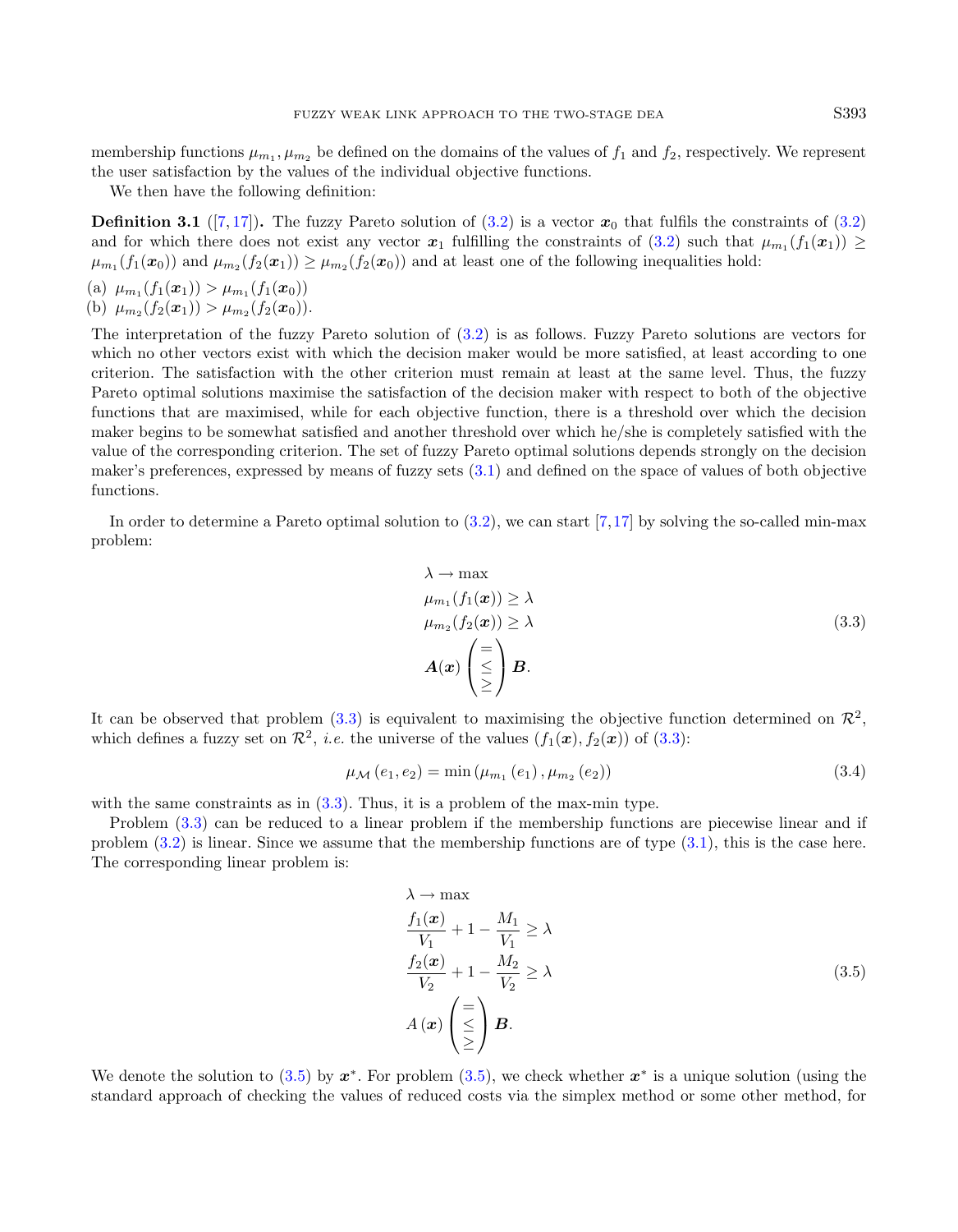example the one proposed by Appa [\[1\]](#page-13-4)). If so, it is the Pareto optimal solution; if not, the following problem must be solved [\[7\]](#page-14-4):

<span id="page-9-2"></span><span id="page-9-1"></span>
$$
\lambda_1 + \lambda_2 \rightarrow \max
$$
  
\n
$$
\mu_{m_1} (f_1(\boldsymbol{x})) \ge \lambda_1 \ge \mu_{m_1} (f_1(\boldsymbol{x}^*))
$$
  
\n
$$
\mu_{m_2} (f_2(\boldsymbol{x})) \ge \lambda_2 \ge \mu_{m_2} (f_2(\boldsymbol{x}^*))
$$
  
\n
$$
\mathbf{A} (\boldsymbol{x}) \begin{pmatrix} = \\ \le \\ \ge \end{pmatrix} \mathbf{B}.
$$
\n(3.6)

In an analogous way to the previous example, problem [\(3.6\)](#page-9-1) can be addressed by solving a linear programming problem, if problem [\(3.2\)](#page-7-2) is linear and the membership functions in [\(3.1\)](#page-7-0) are assumed. The linear programming problem in this case is as follows:

$$
\lambda_1 + \lambda_2 \to \max
$$
\n
$$
\frac{f_1(x)}{V_1} + 1 - \frac{M_1}{V_1} \ge \lambda_1 \ge \frac{f_1(x^*)}{V_1} + 1 - \frac{M_1}{V_1}
$$
\n
$$
\frac{f_2(x)}{V_2} + 1 - \frac{M_2}{V_2} \ge \lambda_2 \ge \frac{f_2(x^*)}{V_2} + 1 - \frac{M_2}{V_2}
$$
\n
$$
A(x) \begin{pmatrix} = \\ \le \\ \ge \end{pmatrix} B.
$$
\n(3.7)

<span id="page-9-3"></span>The solution to [\(3.7\)](#page-9-2) will be a fuzzy Pareto optimal solution.

**Theorem 3.2.** Using formula [\(3.1\)](#page-7-0) and referring to the ideal point of [\(3.2\)](#page-7-2), then if we assume  $M_1 = V_1 = Z_1$ and  $M_2 = V_2 = Z_2$ , the solution to problem [\(3.3\)](#page-8-0) will be a Pareto optimal point of [\(3.2\)](#page-7-2).

Theorem [3.2,](#page-9-3) which is straightforward to prove, assures us that by making the choice of the fuzzy preferences indicated in the theorem, we choose a Pareto optimal solution. If this is not satisfactory to the decision maker, it can be adjusted by changing the values  $M_1, V_1, M_2, V_2$ , which will be described more in detail later on in the paper.

### 4. Application of aspiration levels to DEA

<span id="page-9-0"></span>Here we will apply an approach based on aspiration levels to the two-stage case of DEA, using the weak link approach. As explained above, in this approach, one of the Pareto optimal solutions to problem [\(2.1\)](#page-2-1) must be chosen. The decision maker must give information as to which point is preferrred. This may be based on the influence of each process, taken independently (problems  $(2.5)$  and  $(2.6)$ ), on the efficiency of the two-stage process.

In the approaches presented in the literature thus far Despotis *et al.* [\[4,](#page-13-2) [5\]](#page-14-0), the decision maker has had the choice between approaches (i) and (ii) in Section [2.](#page-2-0) Approach (i) means that the ratio of the influence degrees of the two stages, taken independently, on the two-stage case is proportional to the ratio of the ideal efficiencies. Approach (ii) means that the point representing both efficiencies in the two-stage case should be as close as possible to the point representing the ideal efficiencies.

The fuzzy approach (based on aspiration levels) allows the decision maker to introduce other requirements. The decision maker may be asked to give the values  $M_1^k, V_1^k, M_2^k, V_2^k$ , and  $\mu_1^k(f_1^k(\boldsymbol{x}))$  and  $\mu_2^k(f_2^k(\boldsymbol{x}))$  can be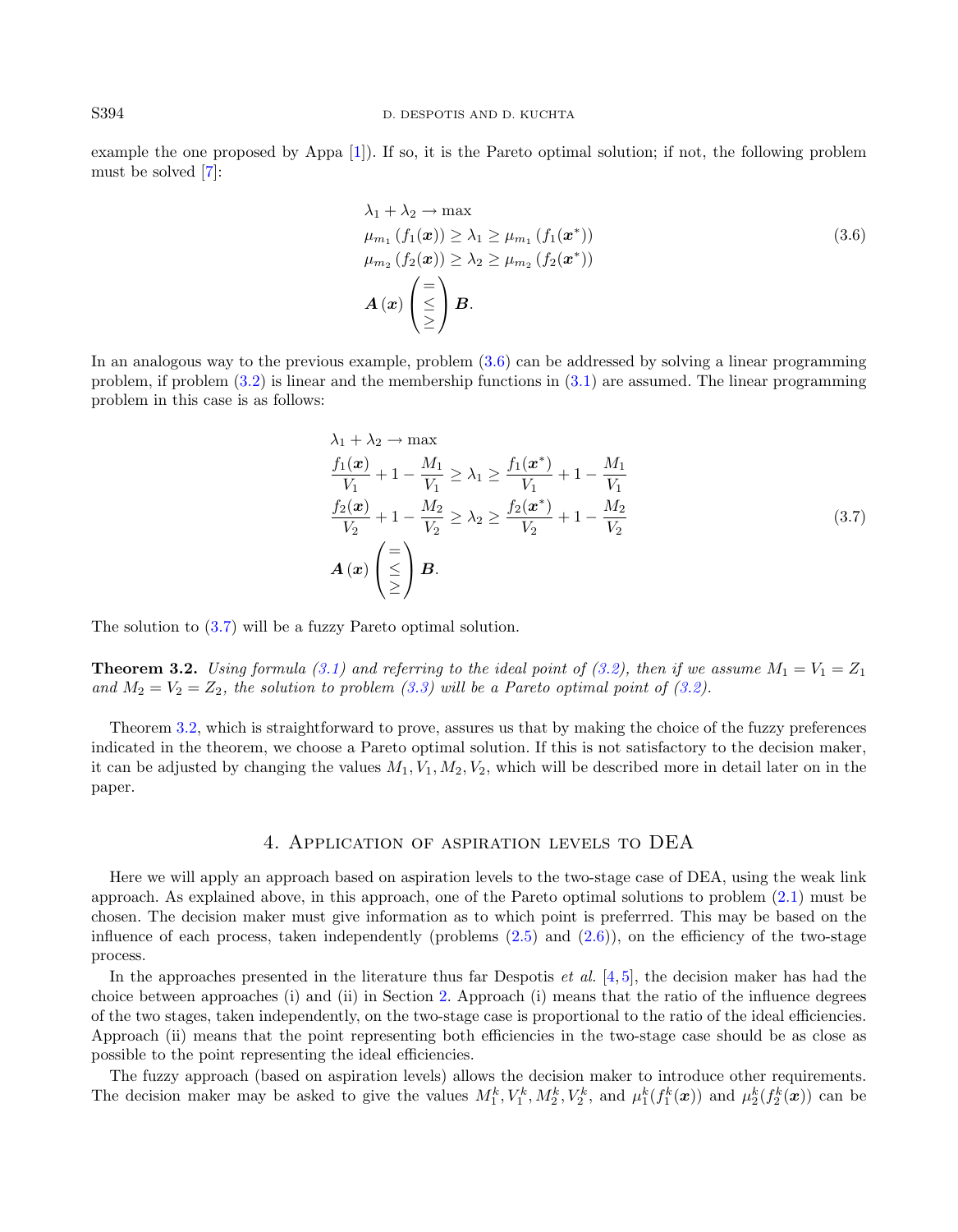defined as in  $(3.1)$ . The following problem can then be solved (for  $\text{DMU}_{k_0}$ ):

$$
\lambda \to \max
$$
  
\n
$$
\mu_{m_1} \left( \frac{\sum_{l=1}^{L} t_l^{k_0} z_l^{k_0}}{\sum_{i=1}^{L} w_i^{k_0} x_i^{k_0}} \right) \ge \lambda
$$
\n(4.1)

$$
\mu_{m_2} \left( \frac{\sum_{j=1}^J v_j^{k_0} y_j^{k_0}}{\sum_{l=1}^L t_l^{k_0} z_l^{k_0}} \right) \ge \lambda \tag{4.2}
$$

 $\frac{\sum_{l=1}^{L} t_l^{k_0} z_l^k}{\sum_{i=1}^{I} w_i^{k_0} x_i^k}$  $\leq 1, k \in \{1, 2, \ldots K\} \setminus \{k_0\}$  $\sum_{j=1}^{J} v_{j}^{k_{0}} y_{j}^{k}$  $\sum_{l=1}^L t_l^{k_0} z_l^k$  $\leq 1, k \in \{1, 2, \ldots K\} \setminus \{k_0\}$ 

where  $t_1^{k_0}, v_j^{k_0}, w_i^{k_0} \ge 0, i = 1, ..., I, j = 1, ..., J, l = 1, ..., L$  are the decision variables.

With necessary corrections, this problem represents the linearisation and by problems [\(3.6\)](#page-9-1) and [\(3.7\)](#page-9-2). A solution  $(\vartheta_0, \xi_0)$  is obtained, where  $\min(\vartheta_0, \xi_0)$  is the overall evaluation of DMU<sub>0</sub>.

The Pareto optimal solution of problem [\(3.2\)](#page-7-2), with  $f_1^k(x)$  and  $f_2^k(x)$  equal to the objective functions of [\(2.1\)](#page-2-1) according to Definition [3.1,](#page-8-2) can then be found. This can be done solely by means of solving linear programming problems. The problem of choosing a Pareto optimal solution no longer exists since the Pareto solution found will be based on the decision maker's preferences, expressed by means of

$$
\mu_{m_1}\left(\frac{\sum_{l=1}^L t_l^{k_0} z_l^{k_0}}{\sum_{i=1}^I w_i^{k_0} x_i^{k_0}}\right) \quad \text{and} \quad \mu_{m_2}\left(\frac{\sum_{j=1}^J v_j^{k_0} y_j^{k_0}}{\sum_{l=1}^L t_l^{k_0} z_l^{k_0}}\right).
$$

The membership functions  $(4.1)$  and  $(4.2)$  will be defined as in  $(3.1)$ . The decision maker may give different values for  $M_1, M_2, V_1, V_2$ ; he or she is free to give any values within the intervals  $[0, T_{k_0}]$  for  $M_1$  and  $V_1$  and  $[0, P_{k_0}]$  for  $M_2$  and  $V_2$ . However, the following interactive procedure is suggested:

- (A) Solve problem [\(4.1\)](#page-10-0), [\(4.2\)](#page-10-1) for  $M_1 = V_1 = T_{k_0}, M_2 = V_2 = P_{k_0}$ . According to Theorem [3.2,](#page-9-3) a Pareto optimal solution will be obtained (identical to the one found via the approach with the above mentioned assumption  $(i)$ ).
- (B) If  $\mu_{m_1}(\xi_0)$  < 1 and is too low according to the decision maker, and  $\mu_{m_2}(\vartheta_0)$  is higher than expected, decrease  $M_2$  and/or  $T_1$  stepwise (by a small  $\varepsilon$ ) or increase  $M_1$  and/or  $T_2$ , also stepwise, as long as  $\mu_{m_1}(\xi_0)$ is too low and  $\mu_{m_2}(\theta_0)$  is high enough, and all the parameters remain in the respective intervals  $([0, T_{k_0}]$ for  $M_1$  and  $V_1$  and  $[0, P_{k_0}]$  for  $M_2$  and  $V_2$ ). Stop when  $\mu_{m_1}(\xi_0)$  is high enough or  $\mu_{m_2}(\vartheta_0)$  is too low, or when the parameters of the fuzzy numbers can no longer be decreased/increased in the desired direction since they would fall outside these intervals;
- (C) If  $\mu_{m_2}(\vartheta_0)$  < 1 and is too low according to the decision maker, and  $\mu_{m_1}(\xi_0)$  is higher than desired, act in an analogous way to the above;
- (D) If both  $\mu_{m_1}(\xi_0)$  and  $\mu_{m_2}(\vartheta_0)$  are too low, either accept the solution or choose a stage to be "sacrificed", *i.e.* accepting a still lower satisfactory efficiency for this. It may be necessary to "sacrifice" the stage which is not the weak link, so that the ranking position of the DMU is increased. If second stage is to be sacrificed, decrease  $M_2$  and/or  $T_1$  stepwise (by a small  $\varepsilon$ ) or increase  $M_1$  and/or  $T_2$ , also stepwise, as long as  $\mu_{m_1}(\xi_0)$ is too low and all the parameters remain within the respective intervals  $([0, T_{k_0}]$  for  $M_1$  and  $V_1$  and  $[0, P_{k_0}]$ for  $M_2$  and  $V_2$ ). If the first stage is to be sacrificed, act in an analogous way.
- (E) If both  $\mu_{m_1}(\xi_0)$  and  $\mu_{m_2}(\vartheta_0)$  are at an acceptable level, stop.

The values  $M_1^k, V_1^k, M_2^k, V_2^k$  help the decision maker to express the desired influence degree of the ideal values of  $(2.1)$  on the solution to the two-stage case in the weak link approach. For example, if  $M_1^k$  is close to  $T_k$  and  $V_1^k$  is a small number, we have a fuzzy number similar to the following (Fig. [3\)](#page-11-0).

<span id="page-10-1"></span><span id="page-10-0"></span>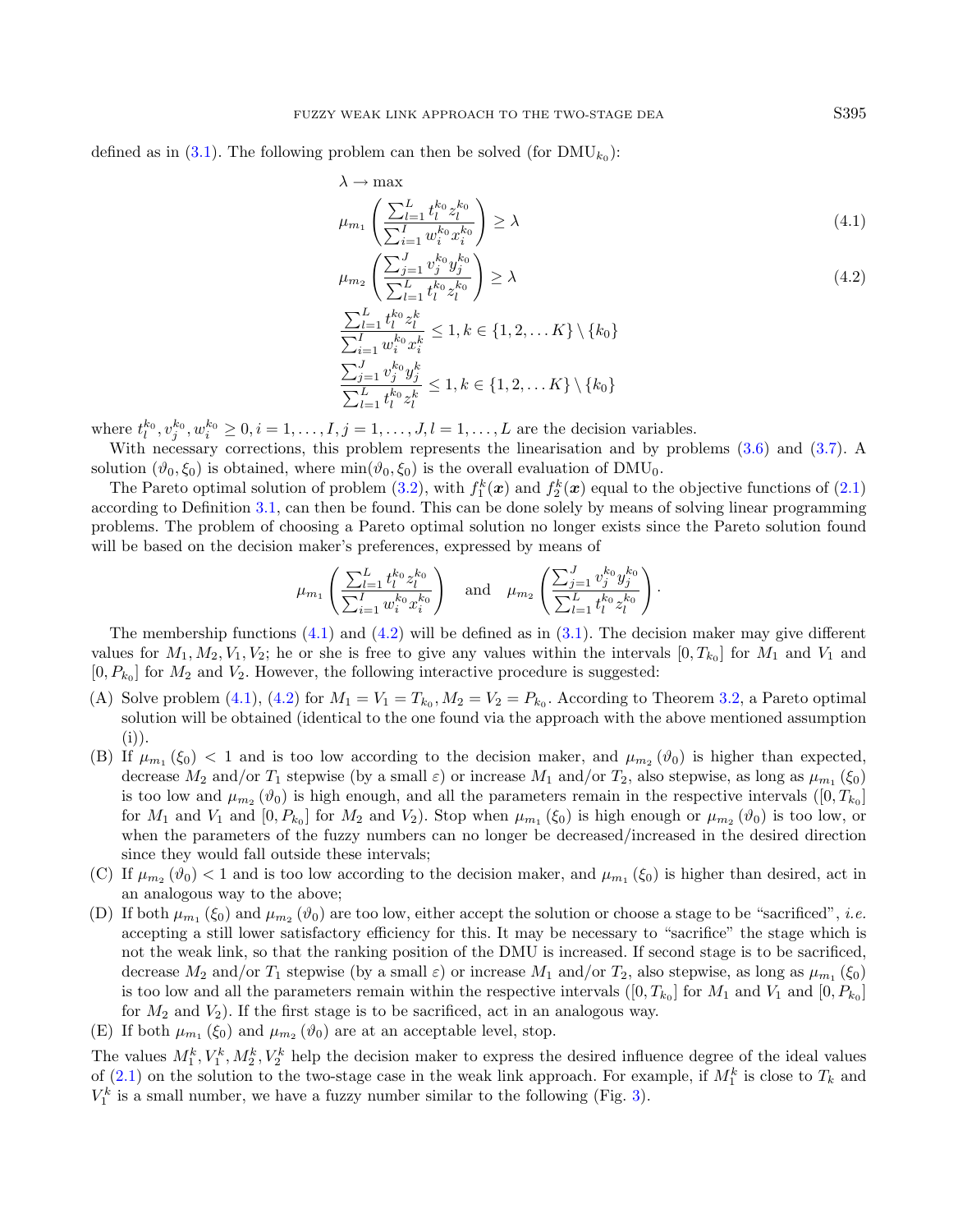<span id="page-11-0"></span>

FIGURE 3. The membership function  $\mu_{m_1}(m_1)$  for  $M_1^k$  close to  $T_k$  and for a small value of  $V_1^k$ .

In this case, the influence of  $T_k$  is required to be very strong. Only values close to it have a positive satisfaction degree.

If  $M_1^k$  decreases and/or  $V_1^k$  increases, the influence of  $T_k$  becomes smaller or is less restrictive. Of course, the relations between  $M_1^k$ ,  $V_1^k$  and  $M_2^k$ ,  $V_2^k$  are important. For example, if we have  $M_1^k = V_1^k = T_k$  and  $M_2^k = V_2^k = T_k$  $P_k$ , the influence of  $T_k$  and  $P_k$  is proportional to the ratio  $T_k/P_k$ , which gives us case (i) from Section [2.](#page-2-0)

The proposal is illustrated by means of Example 2.

### Example 2

We take the data from Example 1 and the following functions of type  $(3.1)$ :

(a) For  $k_o = 18, M_1^{18} = T_{18}, V_1^{18} = T_{18}, M_2^{18} = P_{18}, V_2^k = P_{18}$  (maximal satisfaction is attained at the ideal point and is zero if one of the criteria takes on a value of zero).

The solution to problem  $(2.1)$  according to Definition [3.1](#page-8-2) is the point C in Figure [1,](#page-6-1) and thus we obtain exactly the same solution as in Example 1, approach (i) (step A in the procedure).

Function [\(3.4\)](#page-8-3) is then as follows:

$$
\mu_{18}(\vartheta_{18}, \xi_{18}) = = \begin{cases}\n0 & \text{if } \vartheta_{18} \le 0 \text{ or } \xi_{18} \le 0 \\
\frac{\vartheta_{18}}{0.5046} & \text{if } \frac{\vartheta_{18}}{\xi_{18}} \le 0.5046 \text{ and } \vartheta_{18} \le 0.5046 \text{ and } \xi_{18} \le 1 \\
\xi_{18} & \text{if } \frac{\vartheta_{18}}{\xi_{18}} > 0.5046 \text{ and } \vartheta_{18} \le 0.5046 \text{ and } \xi_{18} \le 1 \\
\frac{\vartheta_{18}}{0.5046} & \text{if } \vartheta_{18} \le 0.5046 \text{ and } \xi_{18} > 1 \\
\xi_{18} & \text{if } \vartheta_{18} > 0.5046 \text{ and } \xi_{18} \le 1 \\
1 & \text{if } \vartheta_{18} > 0.5046 \text{ and } \xi_{18} > 1\n\end{cases}
$$

.

(b) For  $k_o = 18$ ,  $M_1^{18} = T_{18}$ ,  $V_1^{18} = 0.25T_{18}$ ,  $M_2^{18} = 0.75P_{18}$ ,  $V_2^{18} = 0.75P_{18}$ . For the first objective function, the satisfaction is positive only for values between  $0.75T_{18}$  and  $T_{18}$  (the decision maker requires a strong influence from the first stage). For the second objective function, the decision maker is already completely satisfied with the value of  $0.75P_{18}$ , and thus requires a lower influence with respect to the second stage. This solution might be derived from the solution obtained in a) via step B (decreasing  $V_1^{18}$  and  $M_2^{18}$  in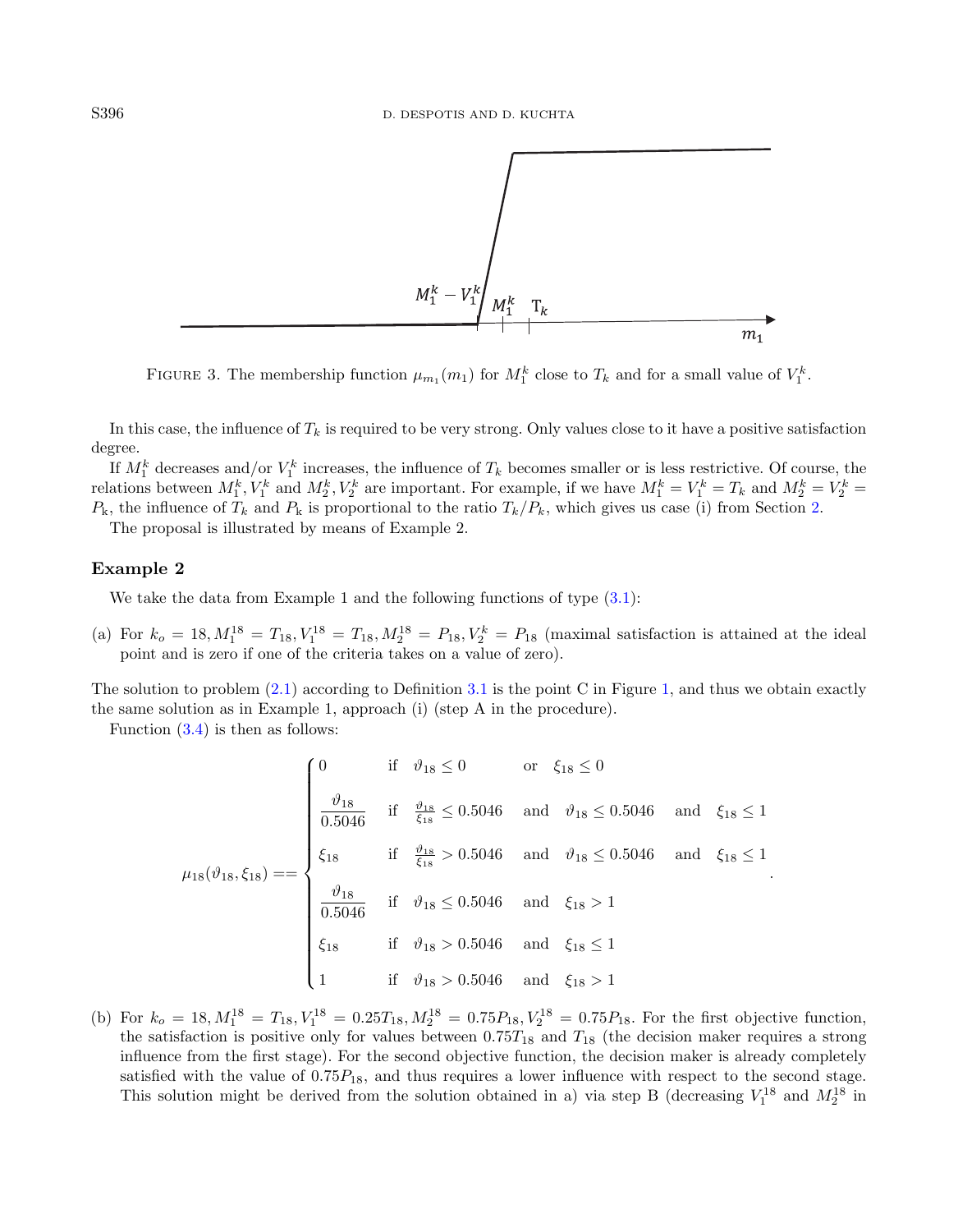<span id="page-12-0"></span>

<span id="page-12-1"></span>FIGURE 4. Function  $(3.4)$  for Example 2b.

order to increase 
$$
\mu_{m_1} \left( \frac{\sum_{l=1}^L t_l^{k_0} z_l^{k_0}}{\sum_{i=1}^L w_i^{k_0} x_i^{k_0}} \right)
$$
, at the cost of  $\mu_{m_2} \left( \frac{\sum_{j=1}^J v_j^{k_0} y_j^{k_0}}{\sum_{l=1}^L t_l^{k_0} z_l^{k_0}} \right)$ ), and then step C (decreasing  $V_1^{18}$   
in order to correct the previous step, *i.e.* increasing  $\mu_{m_2} \left( \frac{\sum_{j=1}^J v_j^{k_0} y_j^{k_0}}{\sum_{l=1}^L t_l^{k_0} z_l^{k_0}} \right)$  at the cost of  $\mu_{m_1} \left( \frac{\sum_{l=1}^L t_l^{k_0} z_l^{k_0}}{\sum_{i=1}^L w_i^{k_0} x_i^{k_0}} \right)$ ).  
Function (3.4) is then as follows:

$$
\mu_{18}(\vartheta_{18}, \xi_{18}) = \begin{cases}\n0 & \text{if } \vartheta_{18} \le 0.37845 \\
\frac{\vartheta_{18}}{0.12615} - 3 & \text{if } 0.37845 < \vartheta_{18} \le 0.5046 \text{ and } \xi_{18} \le 0.75 \text{ and } \frac{\vartheta_{18}}{0.12615} - 3 \le \frac{\xi_{18}}{0.75} \\
\frac{\xi_{18}}{0.75} & \text{if } 0.37845 < \vartheta_{18} \le 0.5046 \text{ and } \xi_{18} \le 0.75 \text{ and } \frac{\vartheta_{18}}{0.12615} - 3 > \frac{\xi_{18}}{0.75} \\
\frac{\vartheta_{18}}{0.12615} - 3 & \text{if } 0.37845 < \vartheta_{18} \le 0.5046 \text{ and } \xi_{18} > 0.75 \\
\frac{\xi_{18}}{0.75} & \text{if } \vartheta_{18} > 0.5046 \text{ and } \xi_{18} \le 0.75 \\
1 & \text{if } \vartheta_{18} > 0.5046 \text{ and } \xi_{18} > 0.75\n\end{cases}
$$

The solution to problem [\(2.1\)](#page-2-1) according to Definition [3.1](#page-8-2) for Example 2b would be the point  $D =$  $(0.468, 0.528)$ , located between C and E in Figure [1.](#page-6-1) Thus we have  $e_{18} = 0.468$  (Fig [4\)](#page-12-0).

The following theorem is then true:

**Theorem 4.1.** For each point  $X = (x_1, x_2)$  on the crisp Pareto frontier of problem [\(2.1\)](#page-2-1), there exist  $M_1^k$ ,  $V_1^k$ ,  $M_2^k$ ,  $V_2^k$  and functions [\(3.1\)](#page-7-0) such that this point is the unique fuzzy Pareto solution to problem [\(2.1\)](#page-2-1) according to Definition [3.1,](#page-8-2) and the unique solution of problem [\(3.3\)](#page-8-0).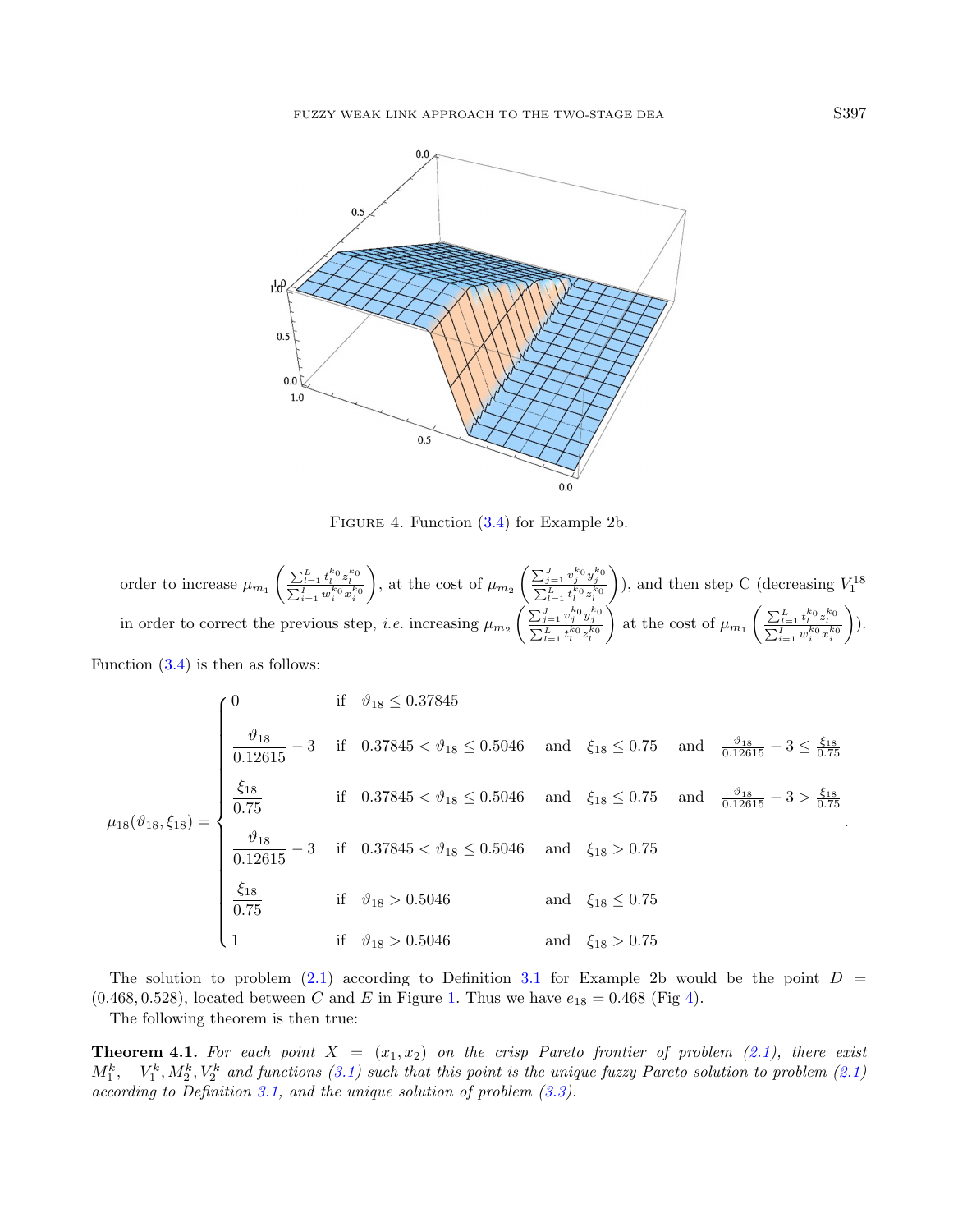*Proof.* If we take any  $0 \leq \lambda \leq 1$  and values of  $M_1^k$ ,  $V_1^k$ ,  $M_2^k$ ,  $V_2^k$  such that  $\frac{x_1}{V_1} + 1 - \frac{M_1}{V_1} = \lambda$  and  $\frac{x_2}{V_2} + 1 - \frac{M_2}{V_2} = \lambda$ , then we have  $\mu_{m_1}(x_1) = \mu_{m_2}(x_2) = \lambda$ . Since  $X = (x_1, x_2)$  is a crisp Pareto optimal solution,  $(x_1, x_2)$  is a unique solution of [\(3.3\)](#page-8-0) and a unique fuzzy Pareto optimal solution.

Theorem [4.1](#page-12-1) means that for each crisp Pareto optimal solution to [\(2.1\)](#page-2-1), there exists a family of expert opinions expressed by  $(3.1)$  (and indexed by  $\lambda$ ) for which this crisp Pareto optimal solution is the only crisp Pareto optimal solution satisfying the expert's opinion on the influence of the ideal point  $(T_{k_0}, P_{k_0})$  on the solution to [\(2.1\)](#page-2-1) according to the weak link approach. This means that each crisp Pareto optimal solution has a chance to be the only solution candidate for [\(2.1\)](#page-2-1). This resolves the problem of the lack of uniqueness of the solution of [\(2.1\)](#page-2-1), as long as the experts are able to decide which element is to be emphasised and to what extent with respect to the other elements: the ranking position of the DMU, the efficiency of the first stage or the efficiency of the second stage.

As for the practical question of solving the relevant problems, problems [\(3.2\)](#page-7-2), [\(3.3\)](#page-8-0) and [\(3.5\)](#page-8-1) are nonlinear for the weak link approach to DEA, since here we are using the nonlinear objective functions of  $(2.1)$ . However, they can first be reduced to linear problems via a C–C transformation and then by a bisection search as in [\[4\]](#page-13-2).

## 5. Conclusions

<span id="page-13-3"></span>This paper proposes the application of fuzzy preferences and fuzzy bicriterial programming in the weak link approach to the two-stage DEA. The proposed method helps in identifying the final solution in the weak link approach, which in the original weak link approach is not unequivocal. An indication of the search direction at the Pareto frontier is required, and the proposed fuzzy approach may be helpful here when fuzzy numbers are used to express the decision maker's preferences.

The fuzzy approach does not automatically resolve the problem of the equivocality of the solution in the weak link approach. In an extreme case, it may happen that in the beginning it will not bring anything, since the decision maker will not be able to express the relevant preferences adequately. However, the possibility then arises of making these requirements more precise (the procedure for this is outlined in this paper) and the final solution will be determined in a stepwise manner. The important theorem is proven in the paper that for each candidate solution *(i.e.* each Pareto solution) in the original weak link problem, there exists a family of expert opinions for which the candidate solution will be the only solution satisfying the decision maker. Thus, each Pareto optimal solution has a chance to become the solution selected according to the decision maker's preferences.

<span id="page-13-4"></span>Future research is expected to involve:

- <span id="page-13-1"></span>– A more general model of the two-stage and multi-stage DEA (e.g. allowing for additional inputs in the second and later stages);
- <span id="page-13-0"></span>– Interactive determination of the fuzzy sets, to allow them to exactly express the decision maker's preferences;
- <span id="page-13-2"></span>– Real-world applications of the proposed method.

The proposed approach (fuzzy numbers as a way of expressing the decision maker's preferences) can also be applied to decomposition approaches. Fuzzy versions of the decomposition approaches in the literature use fuzzy numbers as an expression of inexactly known values rather than an expression of the decision maker's preferences.

#### **REFERENCES**

- [1] G. Appa, On the uniqueness of solutions to linear programs. J. Oper. Res. Soc. 53 (2002) 1127–1132.
- [2] Y. Chen, W.D. Cook, N. Li and J. Zhu, Additive efficiency decomposition in two-stage DEA. Eur. J. Oper. Res. 196 (2009) 1170–1176.
- [3] D.K. Despotis, G. Koronakos and D. Sotiros, A multi-objective programming approach to network DEA with an application to the assessment of the academic research activity. Proc. Comput. Sci. 55 (2015) 370–379.
- [4] D.K. Despotis, G. Koronakos and D. Sotiros, The "weak-link" approach to network DEA for two-stage processes. Eur. J. Oper. Res. 254 (2016) 481–492.